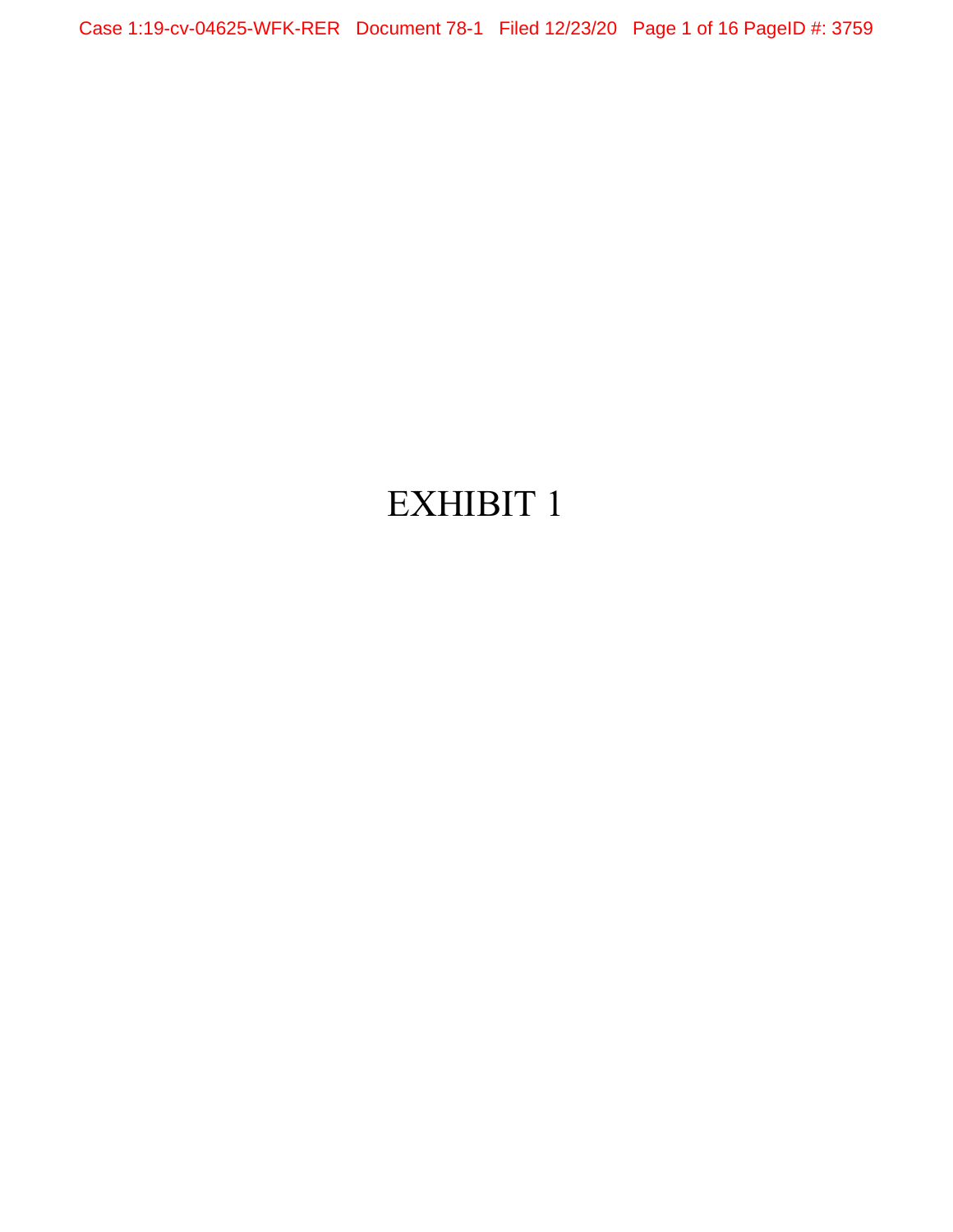#### **PROPOSED CLAIM PROCESS**

#### **I. Claimants**

A. Those investors who acquired VERI for value between April 25, 2017 (the date VERI sales began) and August 14, 2019 at 12:01 a.m., EST ("Relevant Period") may be eligible for a distribution from the Veritaseum Fair Fund. This includes anyone who received VERI for value, such as those who received VERI in exchange for Veritaseum "Class B" shares or Colored Coins.

B. The following are ineligible for a distribution from the Veritaseum Fair Fund ("Excluded Claimants"):

- 1. The Defendants;
- 2. Any past or present director or officer of Defendants, or any of Defendants' past or present affiliates who served in such a capacity during the Relevant Period and were directly involved in the conduct detailed in the Complaint;
- 3. Any employee or former employee of Defendants or of any of its past or present affiliates who has been terminated for cause in connection with the violations alleged in the Complaint or any related Securities and Exchange Commission ("SEC") action, or who was otherwise terminated or has resigned in connection with the violations alleged in the Complaint or any related SEC or criminal action;
- 4. Any affiliates, assigns, creditors, heirs, distributees, spouses, parents, children, or controlled entities of any of the foregoing persons or entities described in 1– 3, above;
- 5. Any purchaser or assignee of another person's right to obtain a recovery from the Veritaseum Fair Fund, provided, however, that this provision shall not be construed to exclude those persons who obtained such a right by gift, inheritance, devise or operation of law; and
- 6. The Distribution Agent, its partners, agents, or employees, and those persons assisting the Distribution Agent in its role as the Distribution Agent.

#### **II. Notice of the Veritaseum Fair Fund and Claims Process**

A. Within 30 days after the entry of a Court Order approving this Claims Process, the Distribution Agent shall publish a claims process notice substantially in the form attached as Attachment A (the "Claims Process Notice") by:

> 1. Including it in downloadable format on the Veritaseum Fair Fund website (www.verifairfund.com);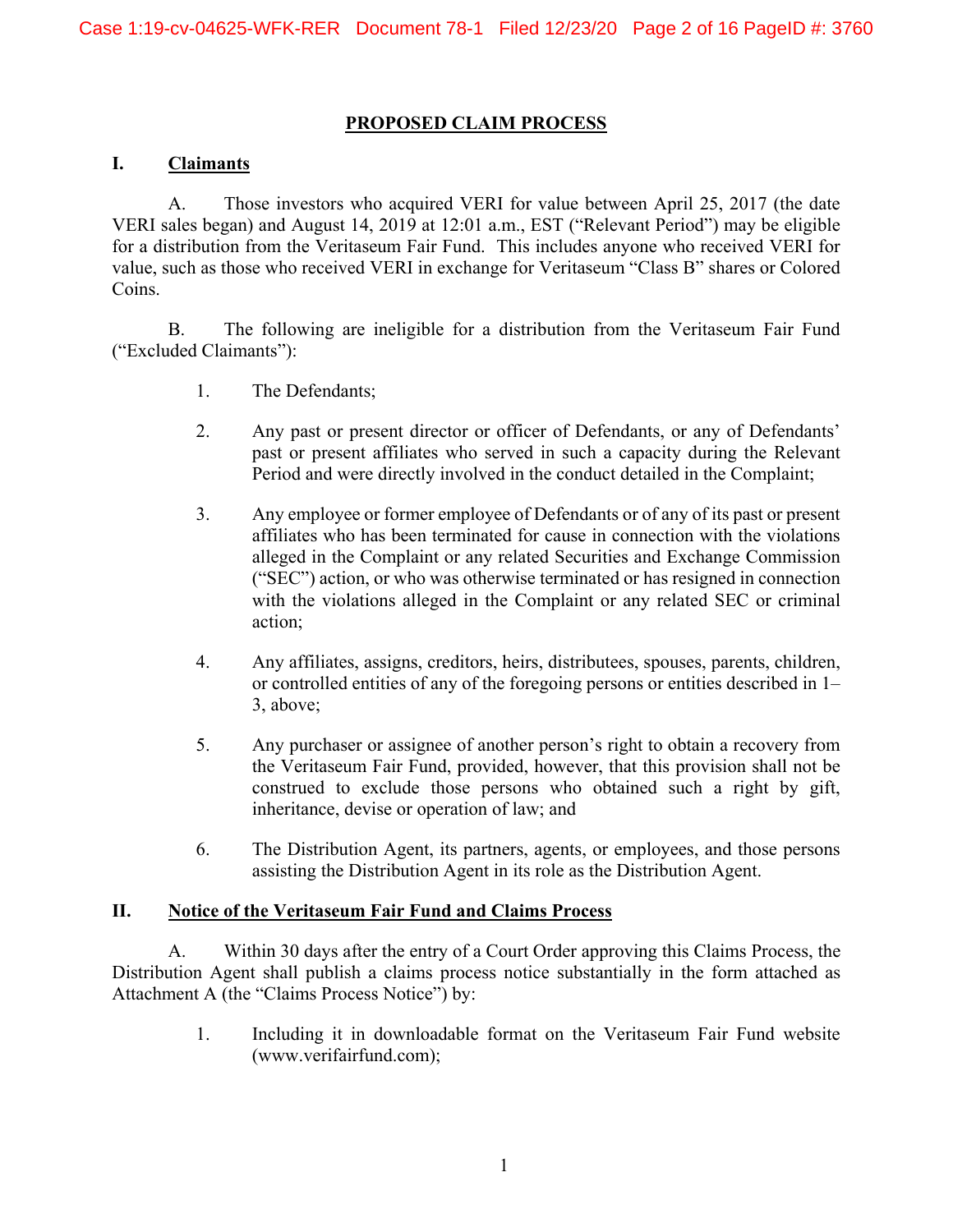- 2. Requesting that the SEC post it on its public webpage for this case: https://www.sec.gov/divisions/enforce/claims/reginald-middleton.htm;
- 3. Disseminating it through PRNewswire, and, at the Distribution Agent's discretion, on cryptocurrency and related online industry publications or online discussion forums such as Coindesk, Coin Telegraph, and Reddit, Telegram, and Twitter; and
- 4. Sending it by electronic mail or U.S. Mail to investors who have communicated with, or provided contact information, to the Distribution Agent.

B. Any claimant unable to download or otherwise access the Claims Process Notice may request one from the Distribution Agent via the electronic mail address, physical address, or toll-free number provided below.

## **III. Claim Submission and Claims Bar Date**

A. All claimants must file claims on or before 11:59 p.m., EST, ninety (90) calendar days following the initial publication of the Claims Process Notice (the "Bar Date"). The Bar Date will be included on the Claims Process Notice. Subject to Sections III. F. and III. G. below, claims not timely submitted through the Veritaseum Fair Fund website's online claim submission process will be ineligible for a Veritaseum Fair Fund distribution.

B. In order to be considered for eligibility for a Veritaseum Fair Fund distribution, claimants must submit a claim form that will be substantially similar to Attachment B (the "Claim Form") and available on the Veritaseum Fair Fund website (www.verifairfund.com).

C. In consideration of submission of a claim, claimants will be required to submit a release when submitting their claims, releasing and forever discharging the Distribution Agent, the Veritaseum Fair Fund, and all their agents, employees, professionals, successors, and assigns from all claims relating to the claimant's demand for Veritaseum Fair Fund distributions or the circumstances giving rise to their claim. The release is included in the Claim Form.

D. Subject to Section III. G. below, all completed Claim Forms **must be received by the Distribution Agent no later than the Bar Date**. The burden is on the claimant to prove timely submission of a Completed Claim Form.

E. Subject to Section III. F. below, all completed Claim Forms **must be timely submitted through the Veritaseum Fair Fund website's online claim submission process** at www.verifairfund.com.

F. Claimants may request permission to submit claims by a method other than the online process by contacting the Distribution Agent via the email address, physical address, or tollfree number provided below. The Distribution Agent will give permission at its discretion for good cause shown. All such requests must be made prior to the Bar Date. No alternatively submitted claims will be accepted without the Distribution Agent's prior permission.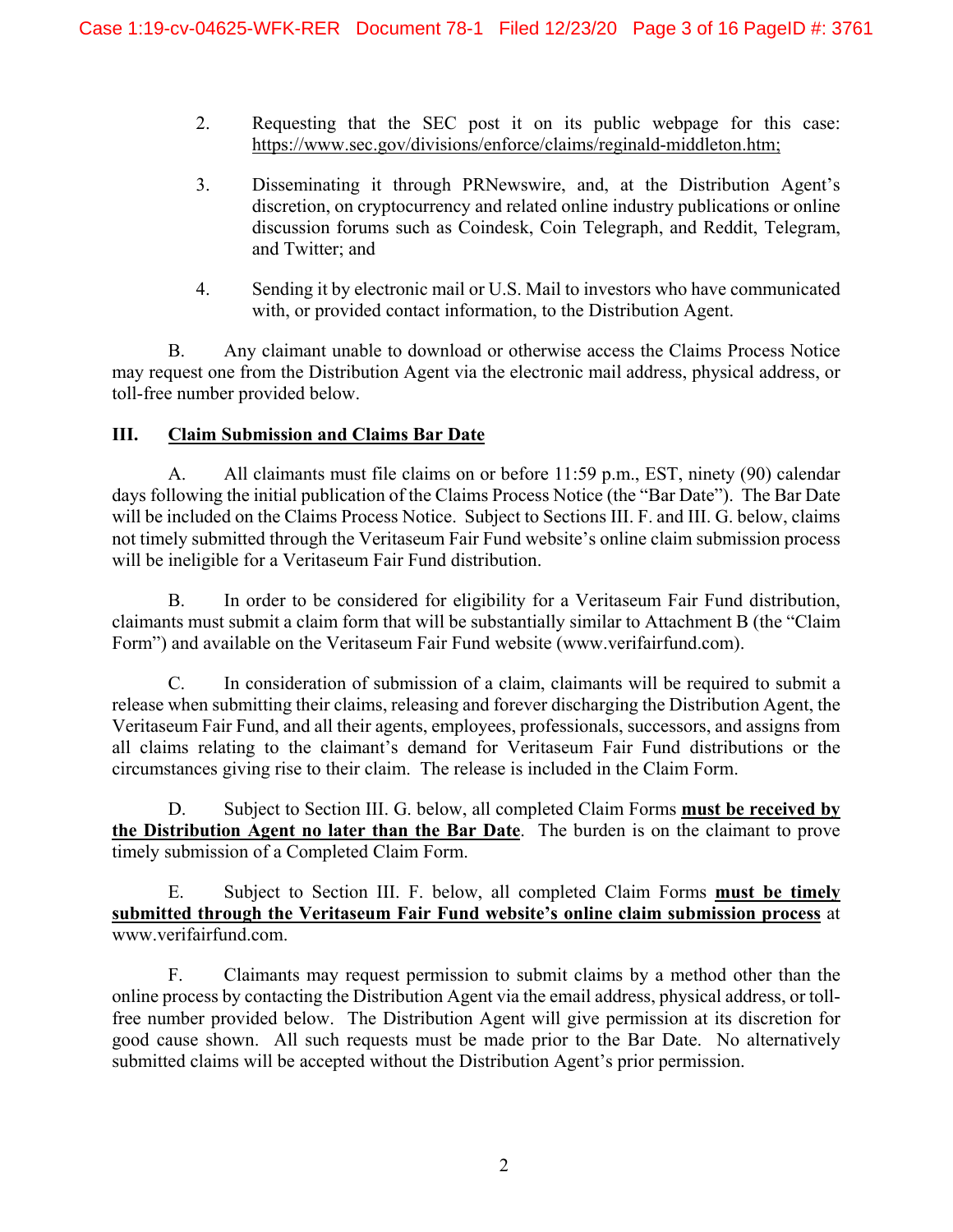G. Claimants may request an extension of the Bar Date by contacting the Distribution Agent via the email address, physical address, or toll-free number provided below. The Distribution Agent will grant extensions at its discretion for good cause shown. All such requests must be made prior to the Bar Date. Late claims will not be accepted unless an extension was requested and granted.

## **IV. Validation of Claims**

A. The Distribution Agent will validate claims based on claimant submissions and blockchain transactional data.

B. The Distribution Agent will solicit additional information as needed, including from claimants with complicated transaction histories or involving certain cryptocurrency exchanges. Claimants who fail to timely provide additional information in response to a request from the Distribution Agent will be deemed ineligible for a distribution.

C. To prevent fraudulent or duplicative claims, the Distribution Agent will verify a claimant's control over an address using a purpose-built Ethereum ERC-20 ("Control Token"). Failure to prove control within a defined period will result in an automatic emailed notice to the claimant, denying the claim, and stating the grounds for denial. Claimants unable to return the Control Token will have an opportunity to prove their address ownership via alternative means as part of the claim determination reconsideration process.

## **V. Claim Determinations and Reconsiderations**

A. Upon completion of its claim review, the Distribution Agent will inform the claimant of the Distribution Agent's claims determination, *i.e.*, the Distribution Agent's determination as to, among other things, the sufficiency of the claim submitted and acceptance or denial of the claim based on whether the investor acquired VERI for value during the Relevant Period, and an OFAC review, and will provide directions on how the claimant can seek reconsideration of the same (the "Determination Notice"). The Distribution Agent will send Determination Notices by email unless, in its discretion, another transmission method is appropriate. A claimant who receives a Determination Notice accepting their claim without any need for further action is deemed a Potential Claimant.

B. The Determination Notice will include instructions by which a claimant may cure a defective claim or seek reconsideration of the Distribution Agent's determination ("Reconsideration or Cure Submission"). Reconsideration or Cure Submissions must be received by the Distribution Agent no later than twenty (20) days after the date of the Determination Notice. Reconsideration/Cure Submissions received by the Distribution Agent after this deadline will not be considered and the determination in the Determination Notice will stand as the final determination on the claimant's claim. The burden will be on the claimant to prove timely submission of a Reconsideration or Cure Submission.

C. Within ten (10) days of receipt of a claimant's Reconsideration or Cure Submission, the Distribution Agent will communicate to the claimant the results of its review of the submission (the "Final Determination Notice"). An investor who receives a Final Determination Notice accepting their claim is deemed a Potential Claimant.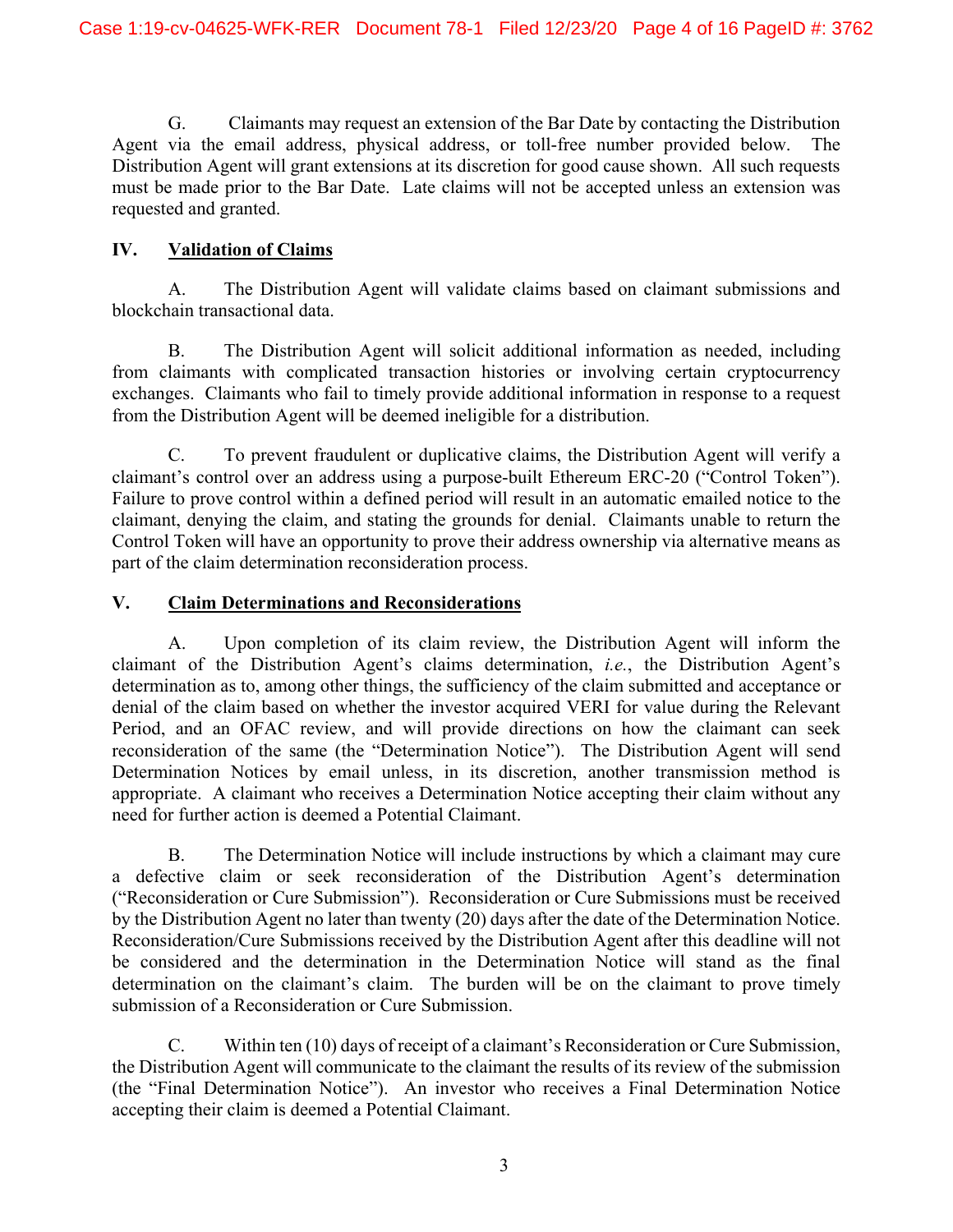#### **VI. The Distribution Process**

After the Distribution Agent issues a Final Determination Notice with respect to all claims, the Distribution Agent will proceed in accordance with the Court-approved Distribution Plan.

#### **VII. Proposed Timeline**

The proposed timeline for the Claims Process is as follows. The Distribution Agent, in consultation with the staff of the SEC, may adjust this timeline for good cause.



## **VIII. Contact Information for the Distribution Agent**

Phone: 800-765-7251 Email: info@verifairfund.com Web: www.verifairfund.com Mailing address:

Veritaseum Fair Fund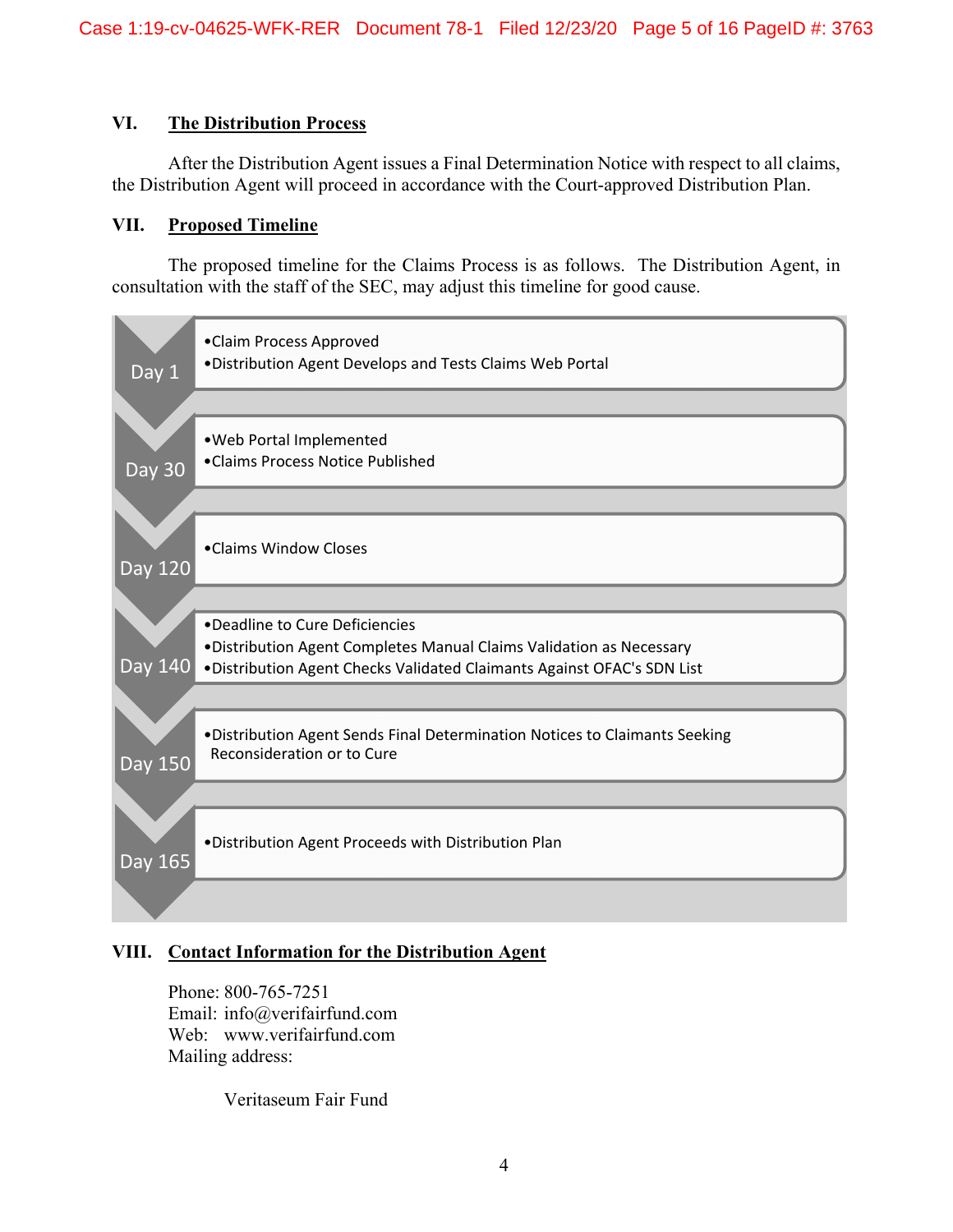c/o RCB Fund Services LLC 17 Technology Pl, Suite 1 East Syracuse, NY 13057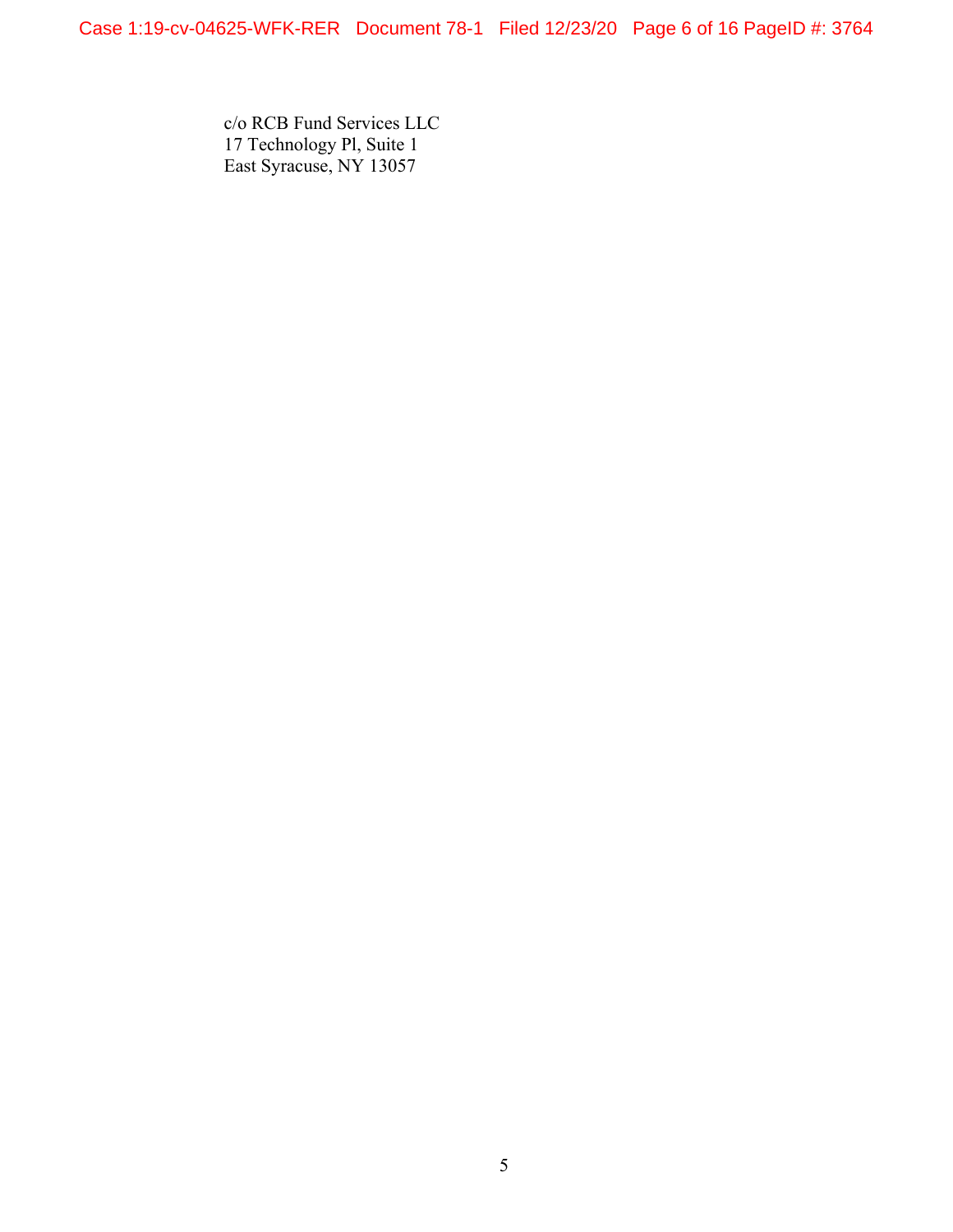To:

From: Josias Dewey, Partner, Holland & Knight as Veritaseum Fair Fund Distribution Agent Date:

Re: Veritaseum Fair Fund—Notice of Claims Process and Bar Date

## **IN THE UNITED STATES DISTRICT COURT FOR THE EASTERN DISTRICT OF NEW YORK**

*Securities and Exchange Commission v. Reginald Middleton, Veritaseum, Inc. and Veritaseum LLC, 19- Civ-4625 (WFK) (RER)* 

The Veritaseum Fair Fund

**CLAIMS BAR DATE: \_\_\_\_\_\_\_\_\_\_, 2020** 

## **Notice of Claims Process and Claims Bar Date**

## *THIS NOTICE MAY AFFECT YOUR LEGAL RIGHTS. PLEASE READ IT CAREFULLY. AMONG OTHER THINGS, FAILURE TO TIMELY SUBMIT A CLAIM BY THE BAR DATE AND PURSUANT TO THE DIRECTIONS BELOW MAY RESULT IN YOUR CLAIM BEING BARRED AND DEEMED INELIGIBLE FOR A DISTRIBUTION*

Dear Investor:

On October 31, 2019, the above-captioned Court entered a Final Judgment creating the Veritaseum Fair Fund and appointing Holland & Knight, LLP as Distribution Agent for the Veritaseum Fair Fund. On 3020, the Court entered an order approving a Claims Process and Distribution Plan, including a Bar Date (the "Order"). Copies of the Order and other information regarding this case are available on the Veritaseum Fair Fund website at www.verifairfund.com.

You are receiving this Notice because our records indicate you *may* have a claim for a distribution from the Veritaseum Fair Fund. Receipt of this Notice does not mean that you hold a claim or that your claim will be eligible for a distribution from the Veritaseum Fair Fund. Please review this Notice in full; it contains important information about the Veritaseum Fair Fund and how to submit a claim seeking a distribution from the Veritaseum Fair Fund.

## **Deadlines for Submitting Claims**

NOTICE IS HEREBY GIVEN that all people seeking a distribution from the Veritaseum Fair Fund should file their claim through the Distribution Agent's online claim system so that it is completed, submitted, and received by the Distribution Agent's online claim system by **11:59 p.m. (EST) on \_\_\_\_\_, 2020** (the "Bar Date"). All claims should be filed electronically following the directions and using the online claim system found at www.verifairfund.com.

Claimants believing they have good cause to extend the Bar Date or to submit claims by means other than through the online claim system must make a request for the extension or the alternative claims submission from the Distribution Agent no later than the Bar Date through the contact methods listed below or at www.verifairfund.com. Unless a claim is subject to a Distribution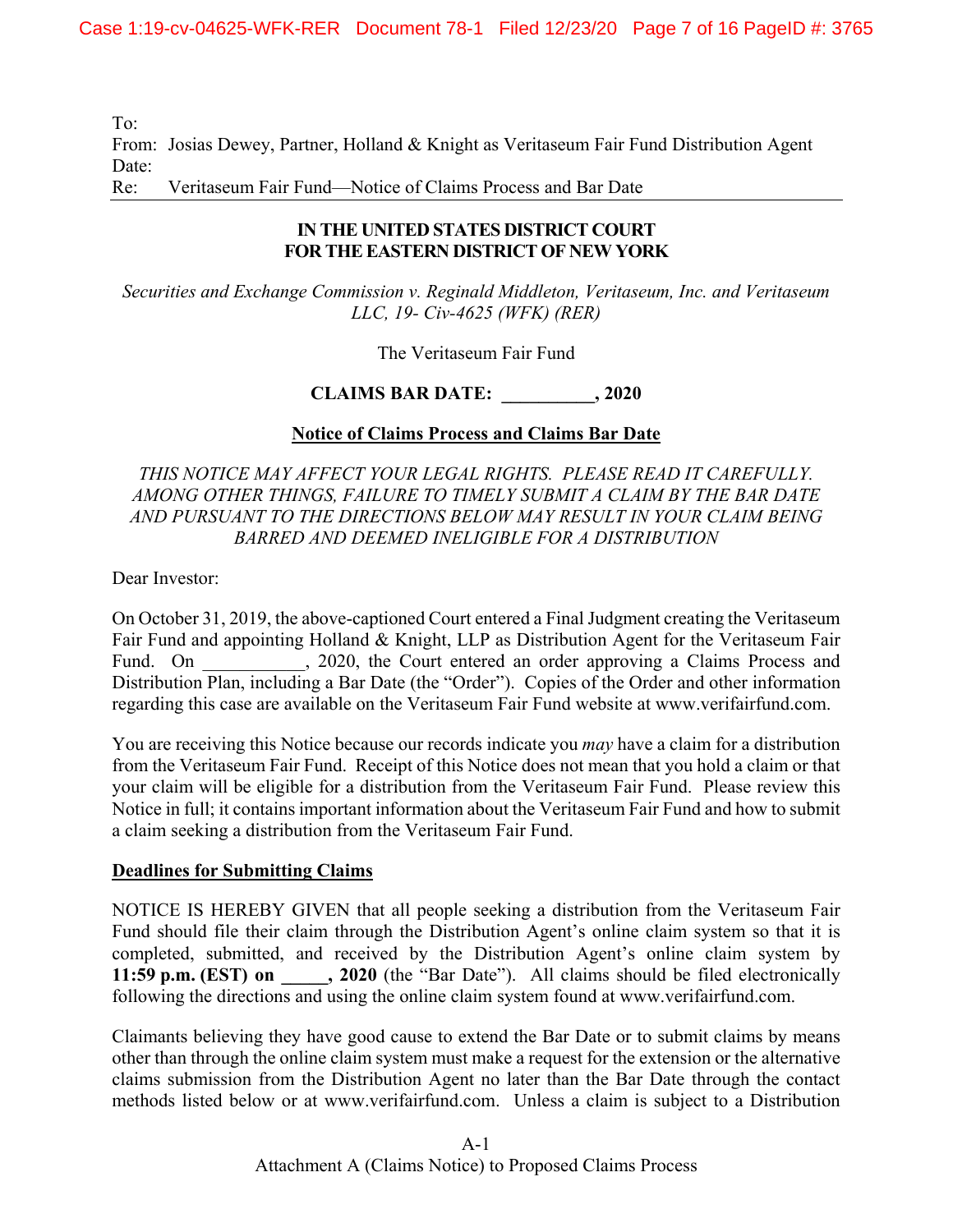Agent-granted exception, all Veritaseum Fair Fund claims not received via the online claim system by the Bar Date will be barred.

#### **Background**

On August 12, 2019, the SEC commenced an action against Reginald Middleton, Veritaseum, Inc., and Veritaseum, LLC (collectively, the "Defendants") (the "Civil Action"). The SEC alleged that, beginning on April 25, 2017, the Defendants fraudulently raised approximately \$14.8 million from the unregistered sales of digital securities called "VERI" based on a series of false and misleading statements to potential and actual investors, including misrepresentations about the potential profitability and viability of Veritaseum's purported operations, the use of funds raised in the VERI initial coin offering ("VERI ICO"), and the amount of funds raised in the VERI ICO. The SEC further alleged that, after the VERI ICO, Middleton placed manipulative VERI trades on a digital asset platform to artificially increase its price and then publicly touted the price increases. Also on August 12, 2019, upon the SEC's motion, the Court issued a Temporary Restraining Order freezing the Defendants' assets and appointing an Independent Intermediary to take control of all digital assets controlled by the Defendants. The Complaint can be viewed at www.verifairfund.com or on the SEC's website at https://www.sec.gov/divisions/enforce/claims/reginald-middleton.htm.

On November 1, 2019, upon the Defendants' consent, the Court entered the Final Judgment. In the Final Judgment, the Court ordered the Defendants pay disgorgement of \$7,891,600, prejudgment interest of \$582,535, ordered Middleton to pay a civil penalty of \$1,000,000, and required the turnover of certain identified metals, bank assets, and digital assets in full satisfaction of monetary relief. The Court created the Veritaseum Fair Fund pursuant to Section 308(a) of the Sarbanes-Oxley Act of 2002, 15 U.S.C. § 7246(a), so that all of the collected assets can be distributed to harmed investors (the "Veritaseum Fair Fund"). The Final Judgment can be viewed at www.verifairfund.com or on the SEC's website at

https://www.sec.gov/divisions/enforce/claims/reginald-middleton.htm.

The Distribution Agent is now soliciting claims from VERI investors who are potentially eligible for a distribution, as further described below.

**Persons and Entities Potentially Eligible for a Distribution:** As set forth in the Claims Process, investors who acquired VERI for value from April 25, 2017 through August 14, 2019 at 12:01 a.m., EST, inclusive (the "Relevant Period") may be eligible for a distribution from the Veritaseum Fair Fund. This includes include anyone who received VERI for value, such as those who received VERI in exchange for Veritaseum "Class B" shares or Colored Coins.

Certain persons are **not eligible** claimants ("Excluded Claimants"):

- 1. The Defendants;
- 2. Any past or present director or officer of Defendants, or any of Defendants' past or present affiliates who served in such a capacity during the Relevant Period and were directly involved in the conduct detailed in the Complaint;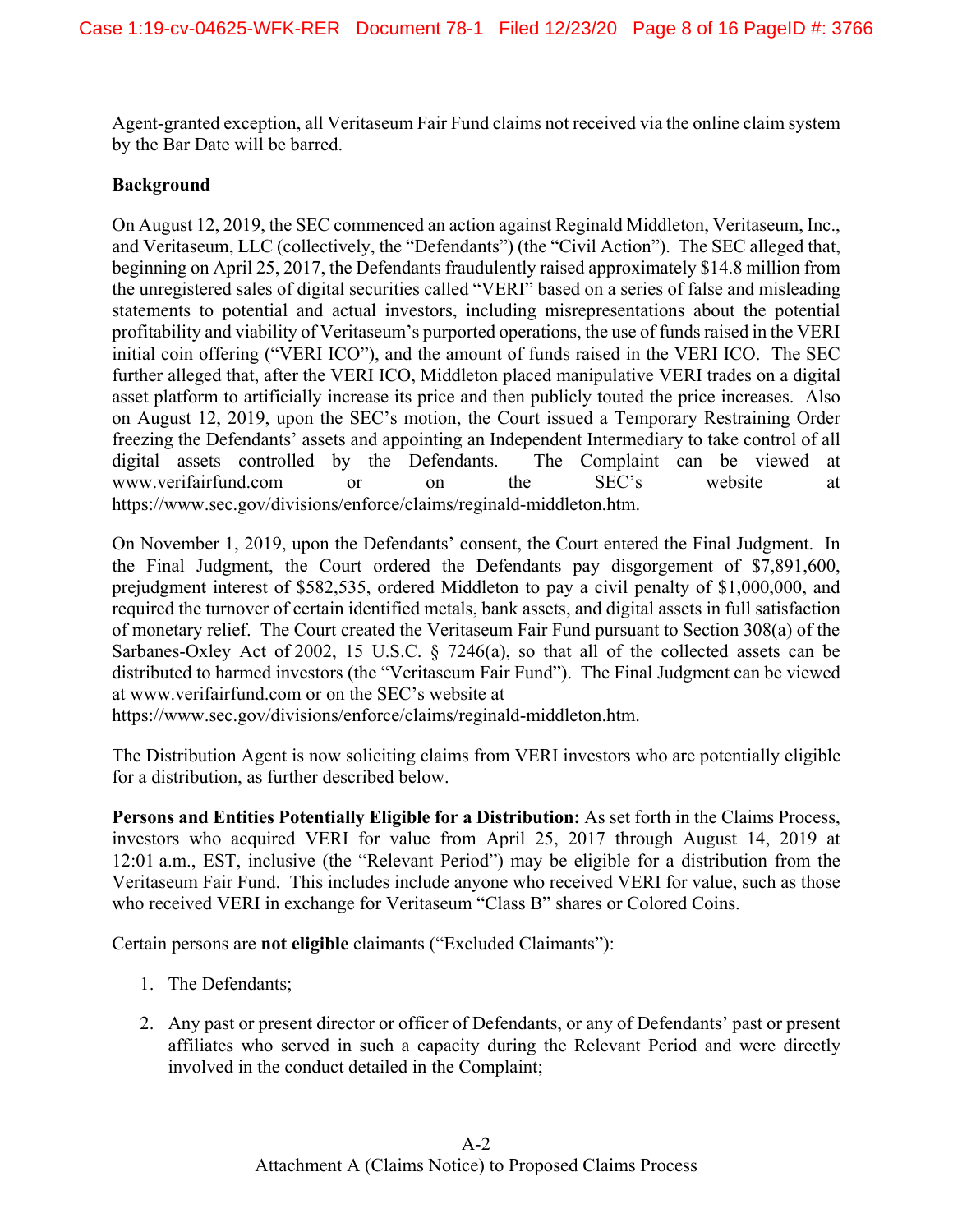- 3. Any employee or former employee of Defendants or of any of its past or present affiliates who has been terminated for cause in connection with the violations alleged in the Complaint or any related Securities and Exchange Commission ("SEC") action, or who was otherwise terminated or has resigned in connection with the violations alleged in the Complaint or any related SEC or criminal action;
- 4. Any affiliates, assigns, creditors, heirs, distributees, spouses, parents, children, or controlled entities of any of the persons or entities described in 1–3, above;
- 5. Any purchaser or assignee of another person's right to obtain a recovery from the Veritaseum Fair Fund, provided, however, that this provision shall not be construed to exclude those persons who obtained such a right by gift, inheritance, devise or operation of law; and
- 6. The Distribution Agent, its partners, agents, or employees, and those persons assisting the Distribution Agent in its role as the Distribution Agent.

#### The Claims Process:

- Unless granted an exception as described in the next bullet, claims will only be accepted through the online claims form described in this paragraph. Claimants should review the directions at, and submit claims through, the online claim system at www.verifairfund.com so they are completed, submitted, and received by the Distribution Agent no later than by **11:59 p.m. (EST) on \_\_\_\_\_, 2020** (the Bar Date). Claims that are not timely submitted shall be barred.
- Claimants believing they have good cause to extend the Bar Date or submit claims by means other than through the online claim system *must request this from the Distribution Agent no later than the Bar Date* through the contact methods listed below, including by email to info@verifairfund.com. Unless a claim is subject to a Distribution Agent-granted exception, all Veritaseum Fair Fund claims not received via the online claim system by the Bar Date are barred.
- The burden to prove timely and proper submission of a claim is on the claimant; please keep all documentation.
- The Distribution Agent will notify all claimants of its claim determination, including any claim deficiencies resulting in claim rejection. The Distribution Agent will include instructions for claimants desiring to cure claim deficiencies or request claim determination reconsideration. The Distribution Agent's acceptance of your claim does not mean that you will be eligible for a distribution from the Veritaseum Fair Fund; eligibility for a distribution will be determined in accordance with the Court-approved distribution plan.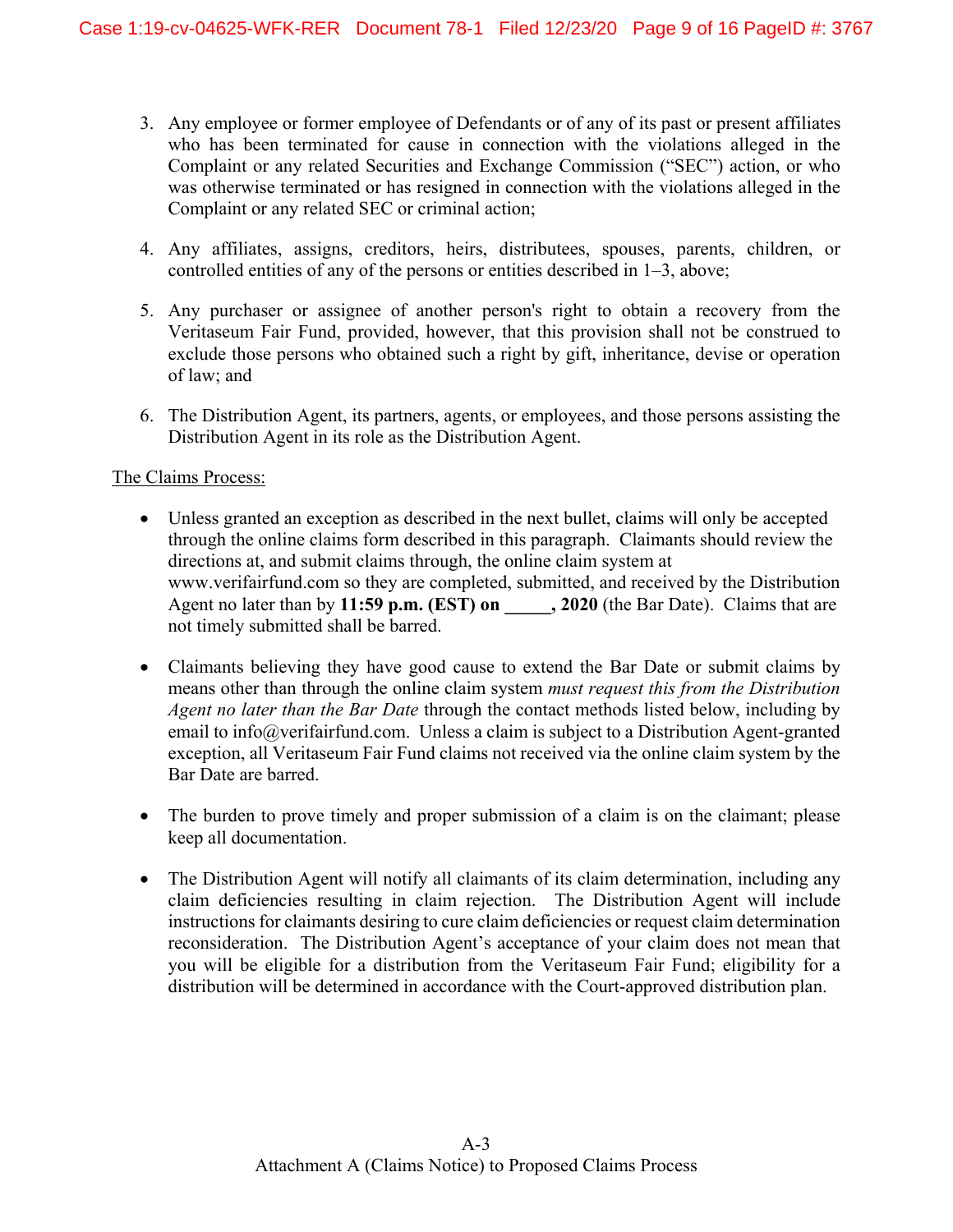Contact Information for the Distribution Agent:

Phone: 800-765-7251 Email: info@verifairfund.com Web: www.verifairfund.com Mailing address: Veritaseum Fair Fund c/o RCB Fund Services LLC 17 Technology Pl, Suite 1 East Syracuse, NY 13057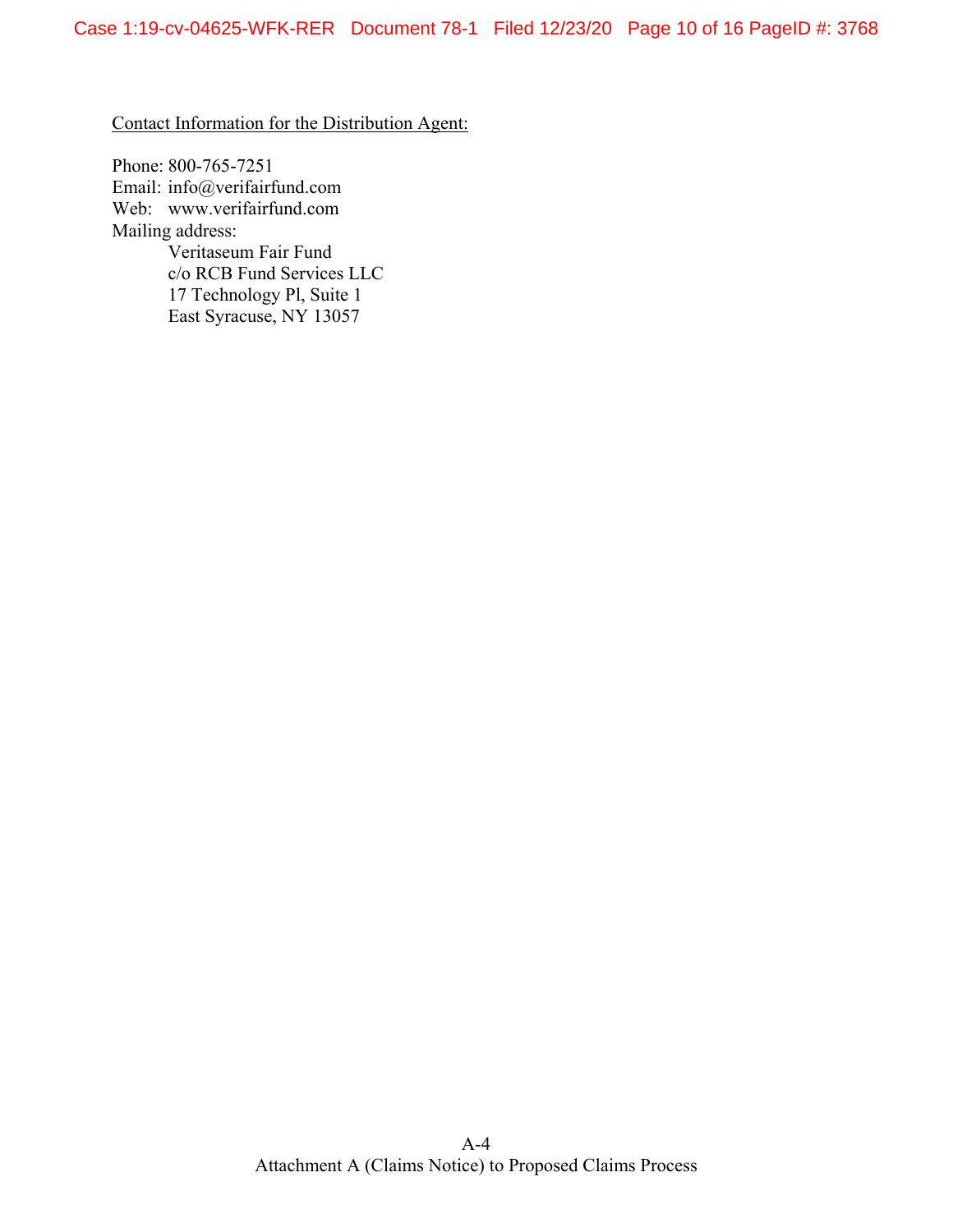#### **VERITASEUM FAIR FUND CLAIM FORM**

#### **Claim Bar Date: 11:59 p.m. (EST), \_\_\_\_\_\_, 2020**

#### **I. Instructions**

A. You may be eligible to receive a payment from the Veritaseum Fair Fund if you acquired VERI for value between April 25, 2017 (the date VERI sales began) through August 14, 2019 at 12:01 a.m., EST, (the "Relevant Period"). This includes include anyone who received VERI for value, such as those who received VERI in exchange for Veritaseum "Class B" shares or Colored Coins,

And who is not any of the following ("Excluded Claimants"):

- A Defendant;
- A past or present director or officer of Defendants, or any of Defendants' past or present affiliates who served in such a capacity during the Relevant Period and were directly involved in the conduct detailed in the Complaint;
- An employee or former employee of Defendants or of any of its past or present affiliates who has been terminated for cause in connection with the violations alleged in the Complaint or any related Securities and Exchange Commission ("SEC") action, or who was otherwise terminated or has resigned in connection with the violations alleged in the Complaint or any related SEC or criminal action;
- An affiliate, assign, creditor, heir, distributee, spouse, parent, child, or controlled entity of any of the foregoing persons or entities described in 1–3, above;
- A purchaser or assignee of another person's right to obtain a recovery from the Veritaseum Fair Fund, provided, however, that this provision shall not be construed to exclude those persons who obtained such a right by gift, inheritance, devise or operation of law; and
- The Distribution Agent, its partner, agent, or employee, and a person assisting the Distribution Agent in its role as the Distribution Agent.

B. To be considered for eligibility for a Veritaseum Fair Fund payment, you must provide the information requested in this online form and submit a release through the Distribution Agent's online claim system, located at www.verifairfund.com. Failure to upload the completed form through the Distribution Agent's online claim system so that it is submitted and received by the Bar Date set forth above may result in your claim being rejected and you being precluded from any recovery from the Veritaseum Fair Fund.

C. Timely submission of your claim does not guarantee you will be eligible for a distribution from the Veritaseum Fair Fund or that you will be compensated for your claimed loss.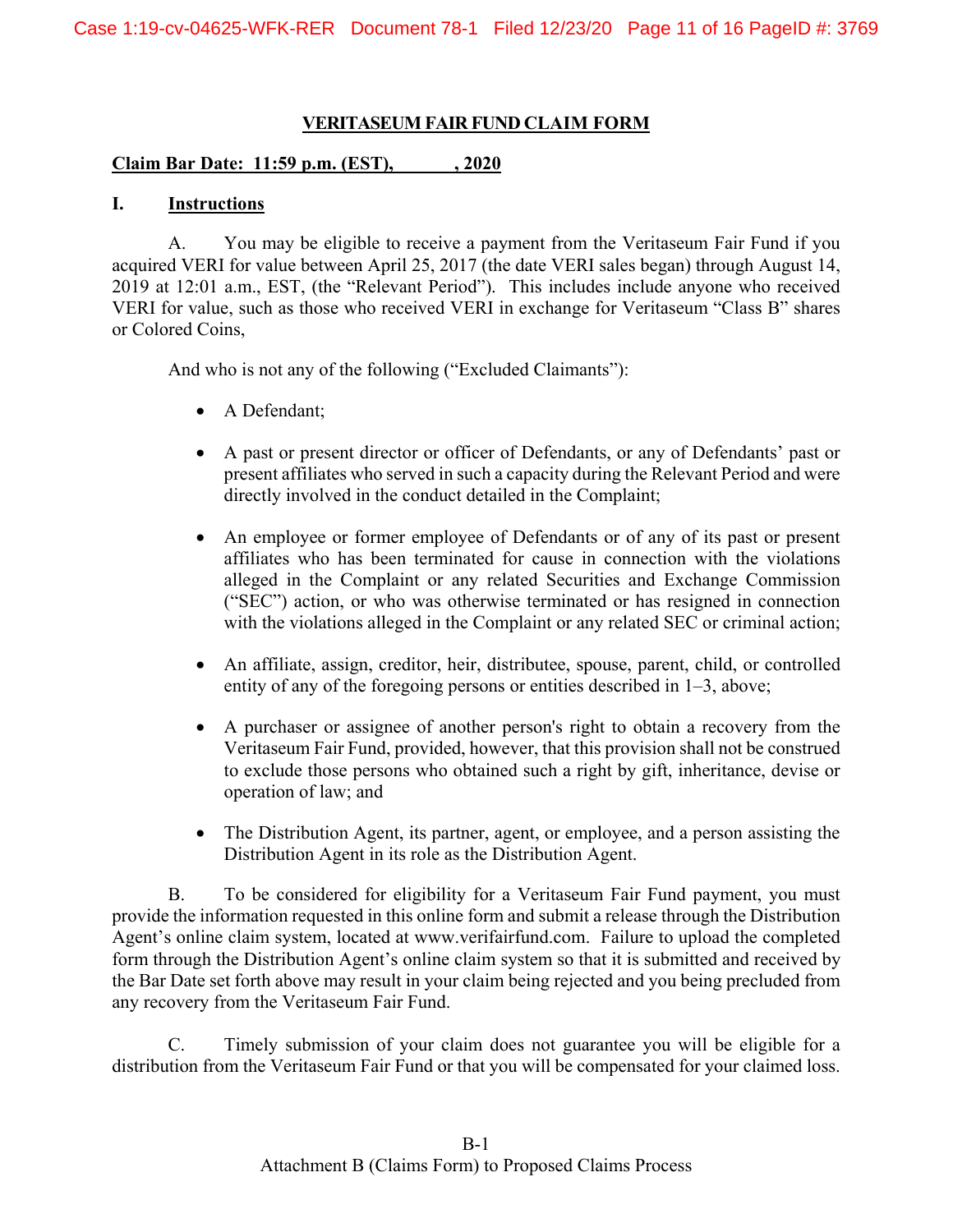D. Please fill out this claim form completely. After submission of the claim form, you may be requested to provide documentation to support your claim. Failure to completely fill out the claim form or timely provide all requested documentation will result in rejection of your claim.

E. Providing a valid email address is required as part of the claims validation process. Failure to provide a valid email address may result in rejection of your claim. Changes to your email address or any contact information must be promptly sent to the Distribution Agent via the contact methods listed at www.verifairfund.com.

F. This form requires you to specify all transaction hashes for VERI tokens you acquired. This information is publicly available through any Ethereum blockchain viewer, such as Etherscan (https://etherscan.io/). Instructions for locating transaction hashes are available at www.verifairfund.com.

G. You will be instructed via email to confirm control of any Ethereum addresses associated with your claimed transactions. Failure to confirm control of these addresses will result in rejection of your claims associated with those addresses.

H. Submitting your claim using this online claim form is the fastest method to determine your potential eligibility for a Fair Fund distribution. If necessary, you may request an alternative submission method or a filing time extension from the Distribution Agent via the contact methods listed at www.verifairfund.com. Any such request must be made before the Bar Date or you will be precluded from filing a claim.

I. Upon completion of its review of your claim, the Distribution Agent will email you a Claim Determination, informing you of its determination regarding your claim and, in particular, whether your claim has been accepted. You may seek reconsideration of a Claim Determination by following the instructions included with the Claim Determination.

J. Eligibility for a Distribution Payment and Distribution amounts will be determined at a later date based on available Veritaseum Fair Fund assets.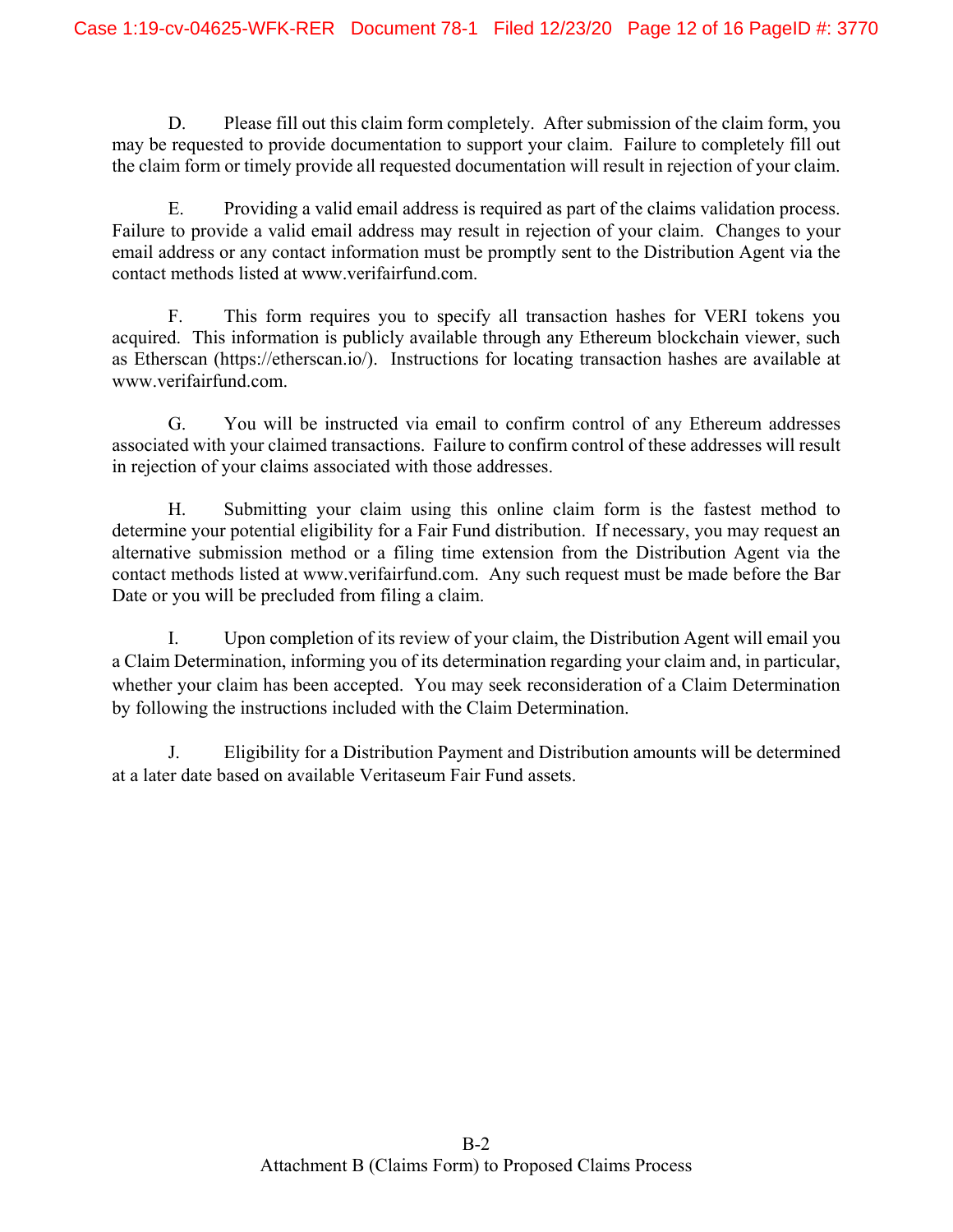# **II. Claim Form**

#### **Contact Information**

| First Name                           |  |
|--------------------------------------|--|
| Last Name                            |  |
| <b>Address Street</b>                |  |
| City                                 |  |
| <b>State</b>                         |  |
| Country                              |  |
| Zip/Postal Code                      |  |
| Phone                                |  |
| Email                                |  |
| US Citizens or Residents: Tax ID     |  |
| Non-US Citizens or Residents:        |  |
| <b>Passport Country</b><br>$\bullet$ |  |
| Passport Number                      |  |

# **Claim Information**

| If represented by counsel with regards to this matter, |  |
|--------------------------------------------------------|--|
| please provide their name, email, phone number, and    |  |
| mailing address.                                       |  |
| What email address(es) did you provide to              |  |
| Veritaseum or Reginald "Reggie" Middleton, if any?     |  |
| List all transaction hashes for transactions through   |  |
| which you acquired VERI by purchase, as                |  |
| compensation for services or labor, or in exchange for |  |
| anything of value.                                     |  |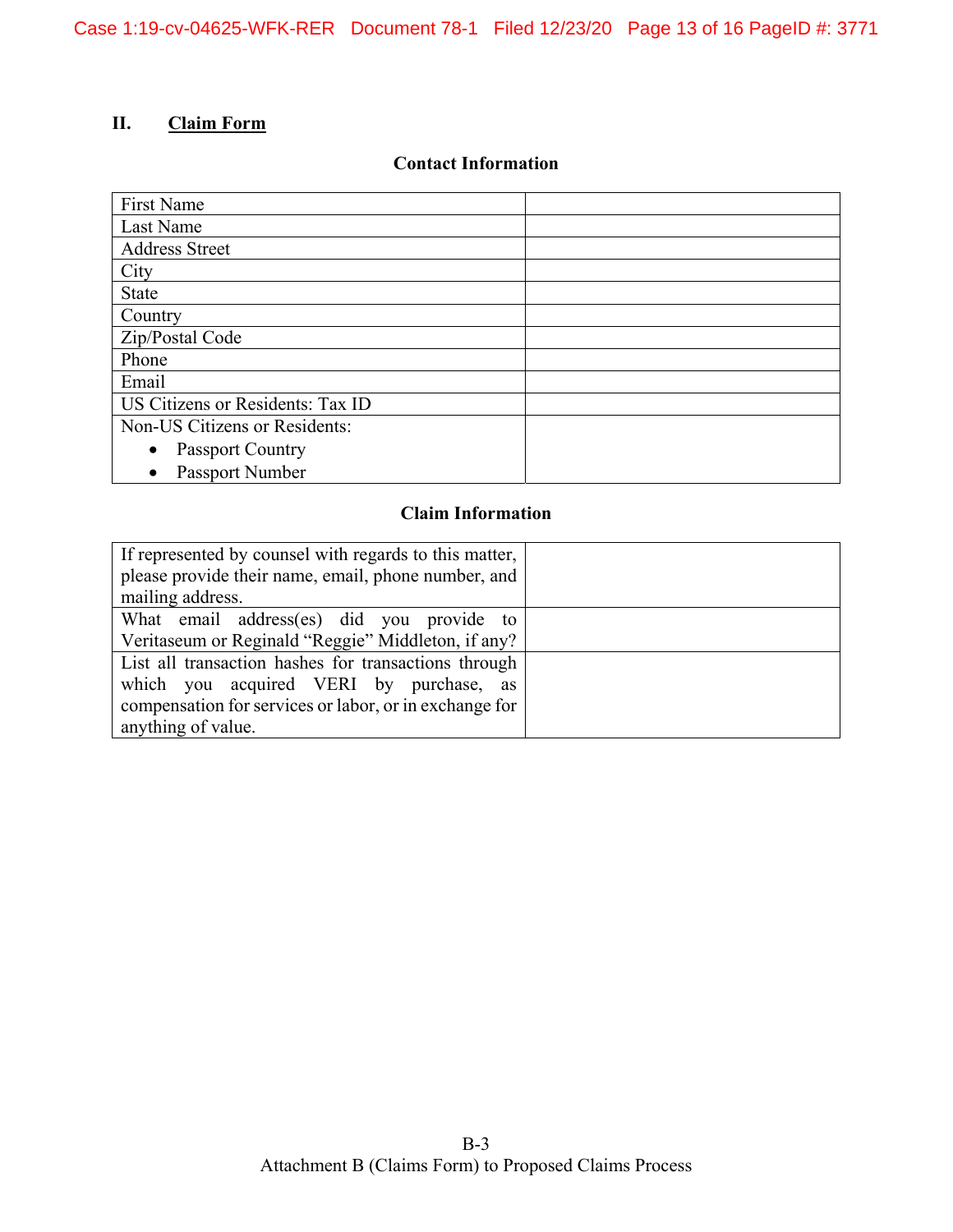#### **III. Tax Certifications**

To ensure that the Fair Fund can comply with its reporting and/or withholding obligations, you must complete and provide the Administrator of the Distribution Fund with one (1) of the following forms, as applicable:

- x IRS Form W-9; **OR**
- IRS Form W-8BEN, W-8BEN-E, or other W-8 series form

If you are a U.S. person, as that term is defined below, then you should complete the Substitute IRS Form W-9 below.

If you are *not* a U.S. person, then you should *not* complete the Substitute IRS Form W-9 below. Instead, you should complete IRS Form W-8BEN, W-8BEN-E, or other W-8 series form, which can be found by visiting the following IRS website: https://www.irs.gov/forms-instructions

The term "U.S. person" means:

- A citizen or resident of the United States,
- A partnership created or organized in the United States or under the law of the United States or of any State, or the District of Columbia,
- A corporation created or organized in the United States or under the law of the United States or of any State, or the District of Columbia,
- Any estate or trust other than a foreign estate or foreign trust (see Internal Revenue Code § 7701(a)(31) for the definition of a foreign estate and a foreign trust), or
- Any other person that is not a foreign person.

If the Fair Fund does not receive a valid and complete Form W-9 or W-8 from you, the Fair Fund may be required under the Internal Revenue Code to make certain presumptions about you for purposes of tax reporting and, as applicable, withholding. The Fair Fund may be required to presume the interest is being paid to: (1) a payee subject to 30% withholding under the Foreign Account Tax Compliance Act ("FATCA") and reporting on Form 1042-S; (2) a nonresident alien of the U.S. ("NRA") subject to reporting and 30% NRA withholding and reporting on Form 1042- S; or (3) a U.S. person subject to 24% backup withholding and reporting on Form 1099-INT.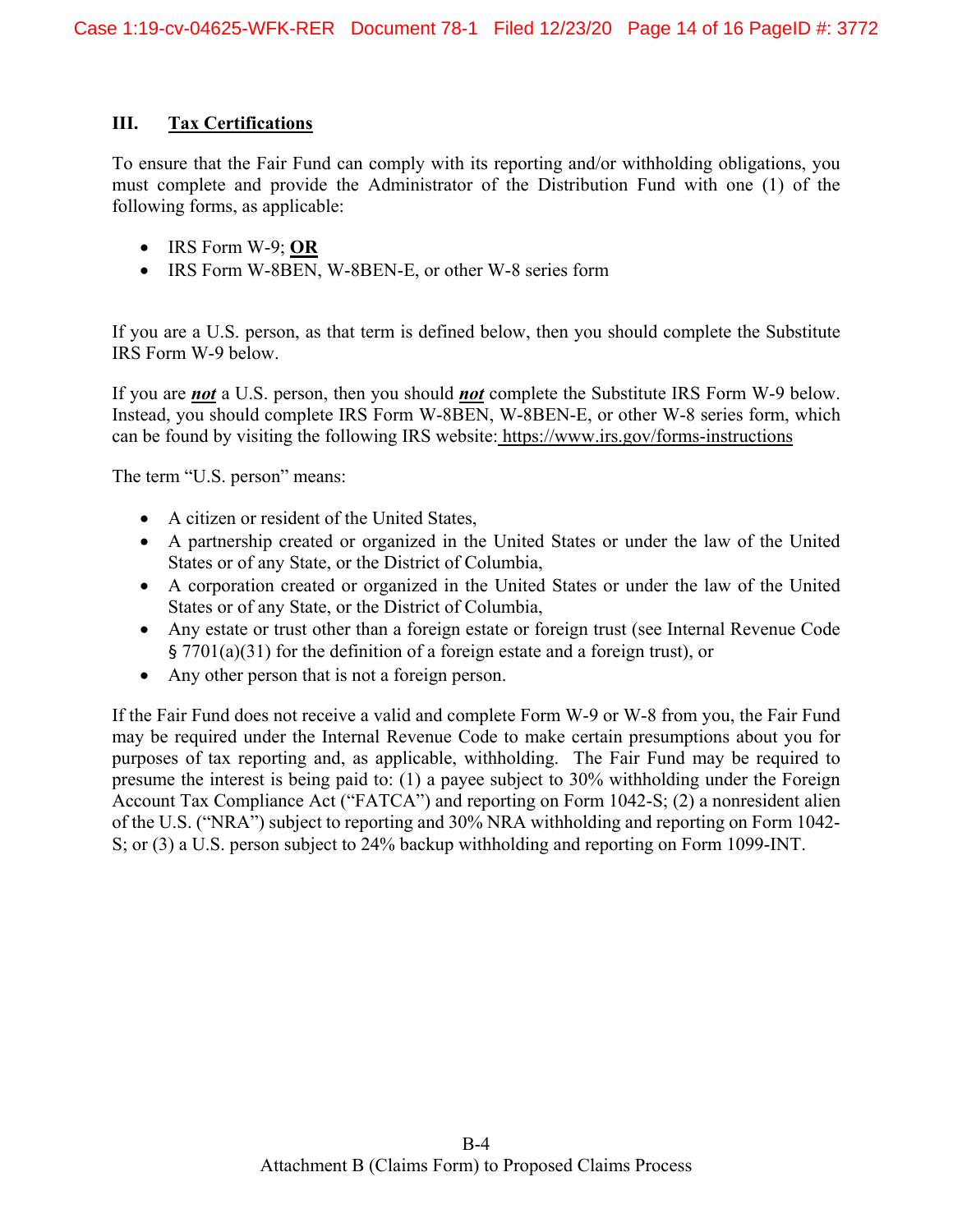| <b>Substitute Form W-9</b><br><b>Taxpayer Identification Number Certification</b>                                                                                                                                                                                                                                                                                                                             |  |  |
|---------------------------------------------------------------------------------------------------------------------------------------------------------------------------------------------------------------------------------------------------------------------------------------------------------------------------------------------------------------------------------------------------------------|--|--|
| Social Security Number / Employer Identification Number: _______________________                                                                                                                                                                                                                                                                                                                              |  |  |
| Exempt Payee Code (if any) ______<br>Exemption from FATCA reporting code (if any)                                                                                                                                                                                                                                                                                                                             |  |  |
| Check appropriate box for federal tax classification:                                                                                                                                                                                                                                                                                                                                                         |  |  |
| Individual $\Box$ C Corporation $\Box$ S Corporation $\Box$ Partnership $\Box$ Trust/estate<br>Other                                                                                                                                                                                                                                                                                                          |  |  |
|                                                                                                                                                                                                                                                                                                                                                                                                               |  |  |
| □ Limited Liability Company - choose tax classification $□$ C Corporation $□$ S Corporation $□$ Partnership                                                                                                                                                                                                                                                                                                   |  |  |
| Print your name as it appears on your federal income tax return:                                                                                                                                                                                                                                                                                                                                              |  |  |
|                                                                                                                                                                                                                                                                                                                                                                                                               |  |  |
| First Name and Last Name, for Individuals. Entity Name for businesses and trusts.                                                                                                                                                                                                                                                                                                                             |  |  |
| Under penalties of perjury, I certify that:                                                                                                                                                                                                                                                                                                                                                                   |  |  |
| The number shown on this form is my correct taxpayer identification number; and<br>1.                                                                                                                                                                                                                                                                                                                         |  |  |
| I am not subject to backup withholding because: (a) I am exempt from backup withholding, or (b) I<br>2.<br>have not been notified by the Internal Revenue Service (IRS) that I am subject to backup withholding<br>as a result of a failure to report all interest or dividends, or (c) the IRS has notified me that I am no<br>longer subject to backup withholding; and                                     |  |  |
| I am a U.S. citizen or other U.S. person (including a U.S. resident alien); and<br>3.                                                                                                                                                                                                                                                                                                                         |  |  |
| The FATCA code(s) entered on this form (if any) indicating that I am exempt from FATCA reporting<br>4.<br>is correct.                                                                                                                                                                                                                                                                                         |  |  |
| Note: If you have been notified by the IRS that you are subject to backup withholding, you must cross out<br>item 2 above.                                                                                                                                                                                                                                                                                    |  |  |
| Signature                                                                                                                                                                                                                                                                                                                                                                                                     |  |  |
| Date: $\frac{1}{\sqrt{1-\frac{1}{2}}\sqrt{1-\frac{1}{2}}\sqrt{1-\frac{1}{2}}\sqrt{1-\frac{1}{2}}\sqrt{1-\frac{1}{2}}\sqrt{1-\frac{1}{2}}\sqrt{1-\frac{1}{2}}\sqrt{1-\frac{1}{2}}\sqrt{1-\frac{1}{2}}\sqrt{1-\frac{1}{2}}\sqrt{1-\frac{1}{2}}\sqrt{1-\frac{1}{2}}\sqrt{1-\frac{1}{2}}\sqrt{1-\frac{1}{2}}\sqrt{1-\frac{1}{2}}\sqrt{1-\frac{1}{2}}\sqrt{1-\frac{1}{2}}\sqrt{1-\frac{1}{2}}\sqrt{1-\frac{1}{2}}$ |  |  |

# **IV. Claimant Acknowledgement**